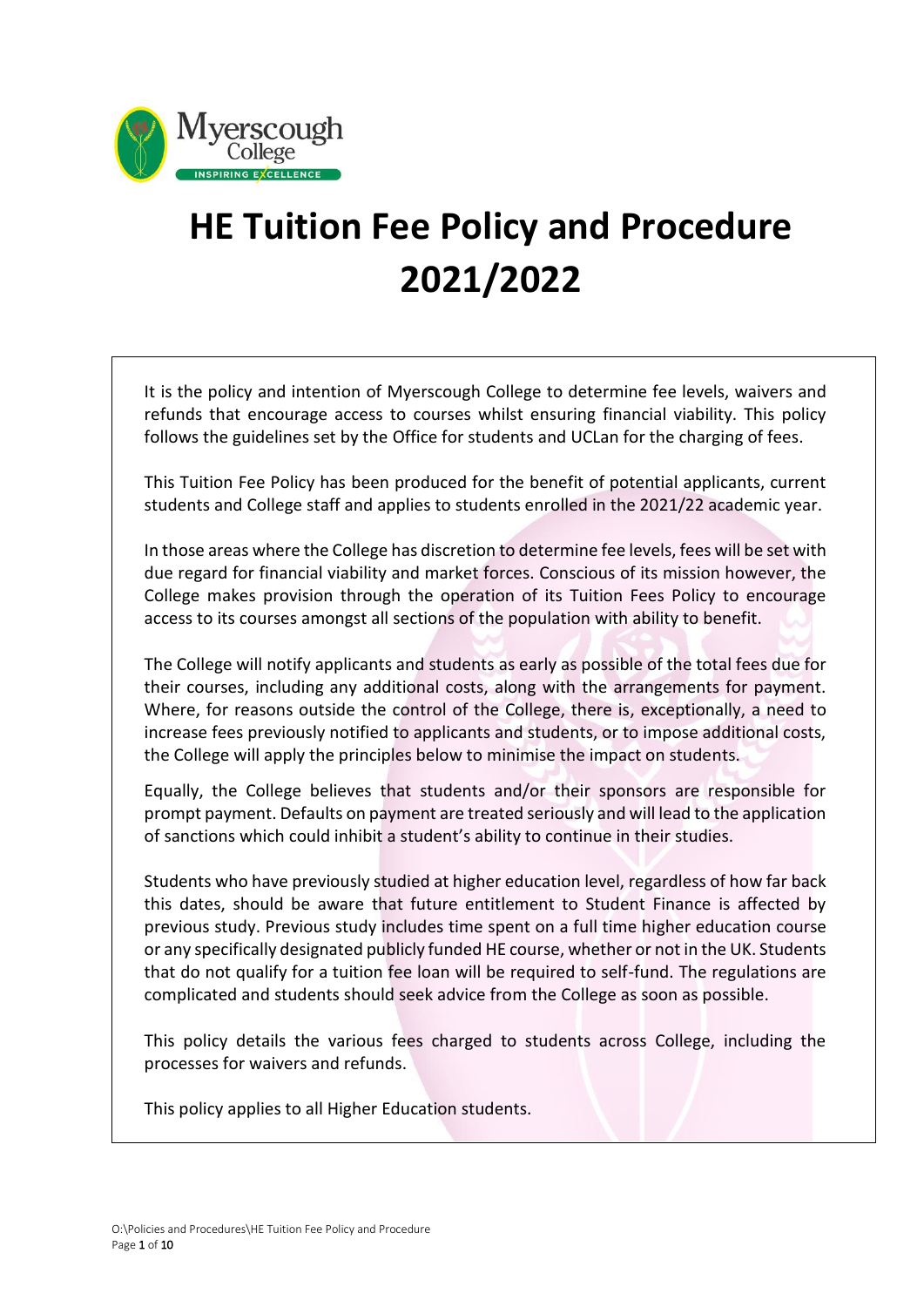## **Procedure**

Full-time Higher Education students pay a tuition fee per annum to Myerscough College. For part time students, the tuition fee is based on a rate per module.

Myerscough College offers limited bursary schemes for any students paying the higher tuition fees. Please refer to Myerscough College and UCLAN websites for details.

- 1. For each course of study the College will set, publish and charge tuition fees for the course year, including sandwich placement years. The level of tuition fees for the course will be set and published before the start of the application process. Where it is not possible to confirm the total costs of a modular course, the College will provide as much information as possible for example the likely number of modules and the cost of individual modules that are available. The only increase in fees for second and subsequent years of a course will be limited to increases in inflation based on the Retail Price Index.
- 2. All costs that relate to items that are essential to complete the course of study will be included in the tuition fees. For some courses, there may be essential costs for some items but these will be kept to a minimum. There may also be costs that relate to items that are not essential to complete the course of study and hence are optional for students and not included in the tuition fee. A list of the essential costs and the optional costs for each course of study will be published on the course factsheet. This will include confirmation or an estimate of each type of optional cost wherever possible.
- 3. Accreditation of Prior Learning

Myerscough College follows the University (UCLan) processes for accreditation of prior learning.

There is no charge for Accreditation of Prior Certified Learning (APCL)

The College will charge for Accreditation of Prior Experiential Learning where this is used as a contributory element to a programme of study. The fee is based on 25% of a full-time undergraduate module fee.

- Full-time students, there is no charge for assessing APEL over and above the standard course tuition fee
- Part-time students, payable on submission of the portfolio, the fee is £385 and is nonrefundable
- Advanced entry students on to a full-time undergraduate programme may be charged £385 for any full year (six modules) awards of APEL
- Postgraduate students, whether single, double or triple module, the fee is £385 per module. Postgraduate APEL does not reduce the tuition fee charge for the programme or academic year.
- 4. Tuition Fees / Facilities and Resources Welcome Package include:
	- Scheduled course tuition, academic, technical and administrative support, printing facilities, use of course equipment and facilities
	- Course-related induction activities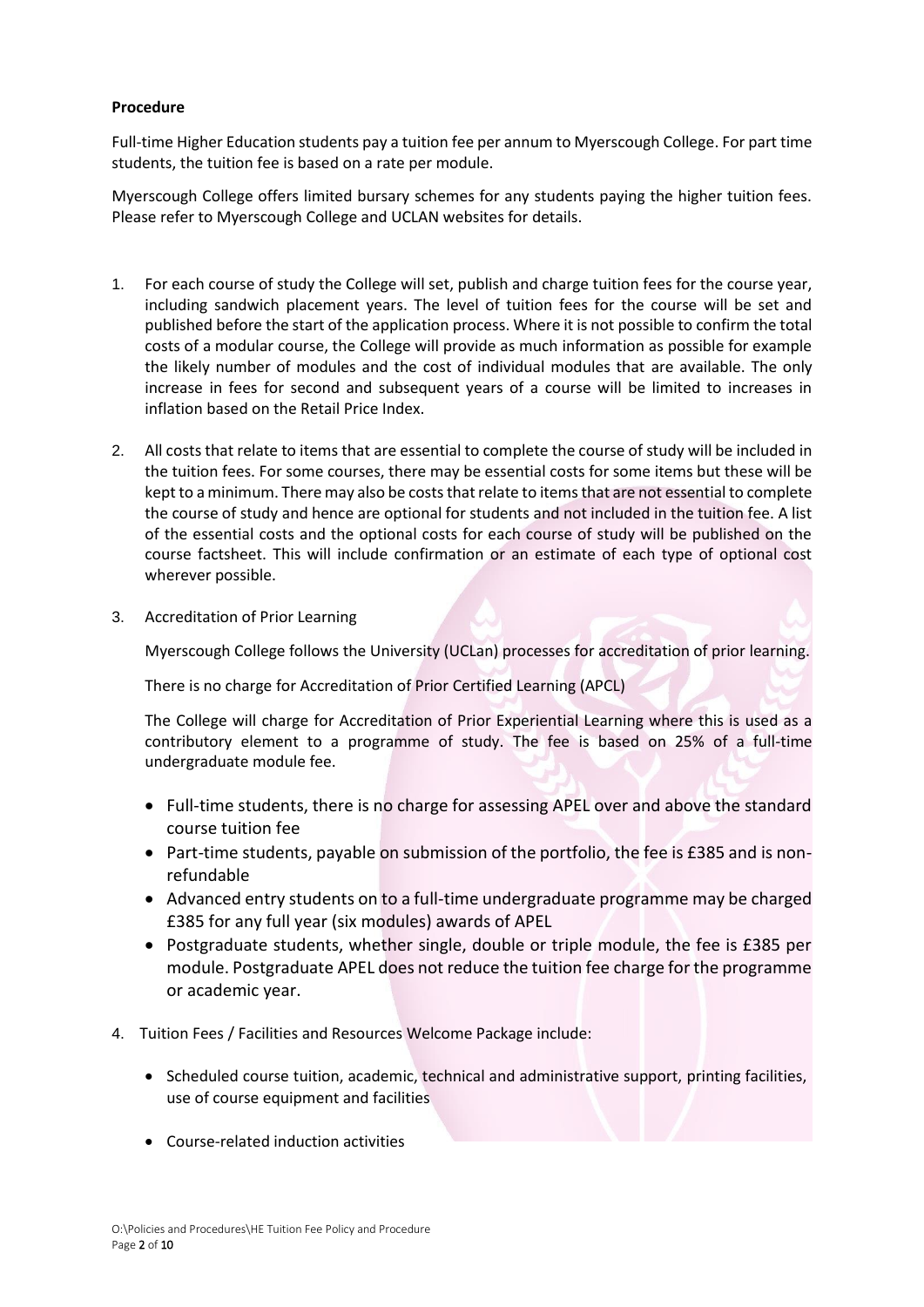- Course assessment and awards
- Access to the College's library and online resources, including on-campus wi-fi, networked and remote access to the College's virtual learning environment
- Use of the College's estate and resources for scheduled activities and learning support
- Use of the College's technical equipment and materials, identified by the course teaching team as essential for the completion of the course
- Students repeating module/s, placement or programmes of study will be charged at the relevant rate according to their programme and year of study.
- 5. In determining fee levels, the College will consider nationally published guidelines where these exist. Fees for full time undergraduate Home/EU status students are set in accordance with the levels permitted by the UK Government. The College operates a common fee structure for all its courses, unless published as an exception as approved by the College Governing Body. No additional discounts may be offered without the approval of the College Governing Body. Any proposed increase in fees beyond the published amounts will require the approval of the College Governing Body and be in line with any access agreement in place with the Office for Fair Access. Increases will only be permitted in exceptional circumstances to applicants where offers of a place have not yet been made by the College. For the avoidance of doubt, increases in tuition fees will not be made for applicants who have received offers regardless of whether the offers have been accepted. Deferred applicants will be charged the applicable fee at the start of their study. There will be no increases in tuition fees for enrolled students save as in respect of inflation as set out at 1 above.
	- 6. Where it is intended to increase fees beyond the amounts previously notified pursuant to point 4 above, the College will:
		- notify applicants as early as possible of the increased fees;
		- explain why it is necessary to increase fees;
		- consider carefully any representations made by affected applicants either as to the amount of the fee increase and/or to the timing of payment of the increased fee;
		- consider any evidence of hardship submitted by applicants and offer assistance where it reasonably can.
	- 7. The College will ensure that the Tuition Fees Policy is operated fairly and consistently across the institution.
	- 8. The College will ensure the prompt collection of tuition fees.
	- 9. The College operates a scholarship and a bursary scheme which are approved from time to time by the College's Board and for which separate arrangements and procedures apply.
	- 10. The College may reduce the tuition fee for a student subject to receiving such documentary evidence, as it requires. Tuition fee reductions and discounts in operation for the 2021– 2022 academic year are listed in Appendix 1.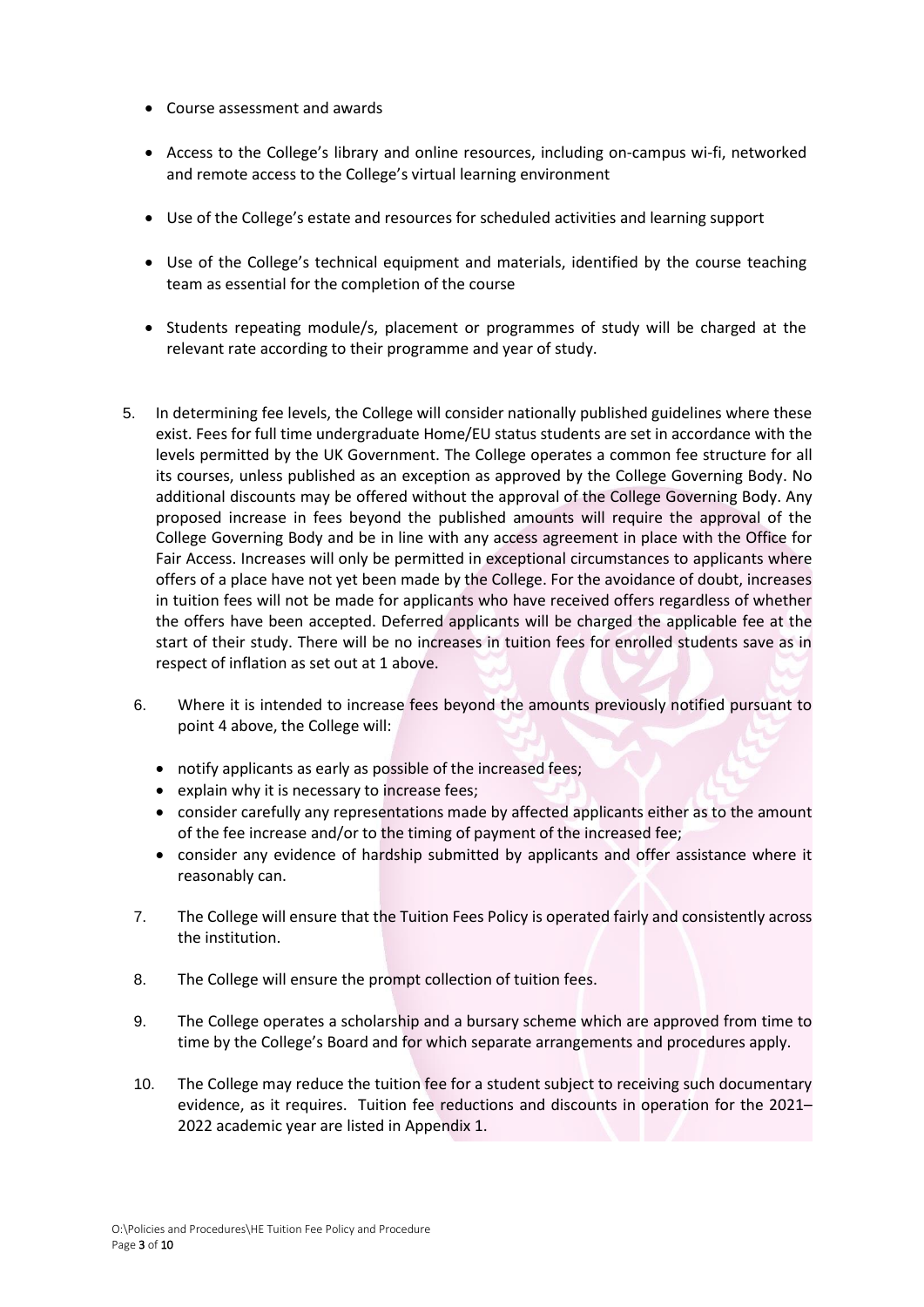- 11. When a student completes the enrolment process and registers or re-registers for their course, they become personally liable for the payment of tuition fees (except where the College holds a separate contract with an employing authority/government agency or other officially recognised body for the payment of fees). This includes arrangements where students obtain sponsorship or funding, should the sponsor default or where funding is refused under the rules operated by Student Finance.
- 12. They remain liable for those fees for the whole of the registration period unless they formally withdraw from the course. The College applies a policy of non-completion charges where a student withdraws from their studies. Details of such charges are provided in Appendix 2. Where a student is granted an approved interruption to study, their fee liability will be reduced as set out in Appendix 2.
- 13. Should a student's tuition fee liability change during the academic year due to a requested change in mode of study, or additional registration of modules, it is the student's ultimate responsibility to ensure that financial provision is made to cover any additional tuition fee liability.
	- 14. Where exceptional circumstances force a student to withdraw from a course, which were unknown to the student at the point of enrolment, that student may request a review of the tuition fee charged, and the College may request such documentary or any other evidence, as it shall reasonably require to be able to consider such a request.
	- 15. The College will develop and operate flexible procedures for the payment of fees to the benefit of students and the College. If an instalment arrangement is agreed an administration fee up to a maximum of £20 will be charged for both full-time and part-time students. Contact the Finance Office for further details. Arrangements will vary according to type of fee.
	- 16. The College has special requirements for the payment of fees and deposits by international students as set out Appendix 3.
	- 17. The College adopts a supportive approach to its students with regards to the collection of tuition fees. The College will take steps to obtain the payment of tuition fees and course costs and in doing so will provide assistance to students where reasonable to help them meet their financial obligations. (For the avoidance of doubt, this does not include financial assistance unless otherwise specifically agreed). Where necessary and proportionate, the College reserves the right to apply one or more of the following sanctions to any student who defaults on payment of tuition fees:
		- withdrawal of College library and computing facilities;
		- termination of enrolment and withdrawal from the course;
		- instructing the University to withhold certified transcript;
		- refusal to re-enrol;
		- instructing the University to withhold final award certificate:
		- denial of attendance at awards ceremonies;
		- withholding of Confirmation of Acceptance to Study (CAS) from UK Visas and Immigration (for international students);
		- include relevant details in any reference provided to a third party
	- 18. In deciding what steps to take in respect of the payment of tuition fees and course costs, the College will consider all the circumstances of each affected student's case.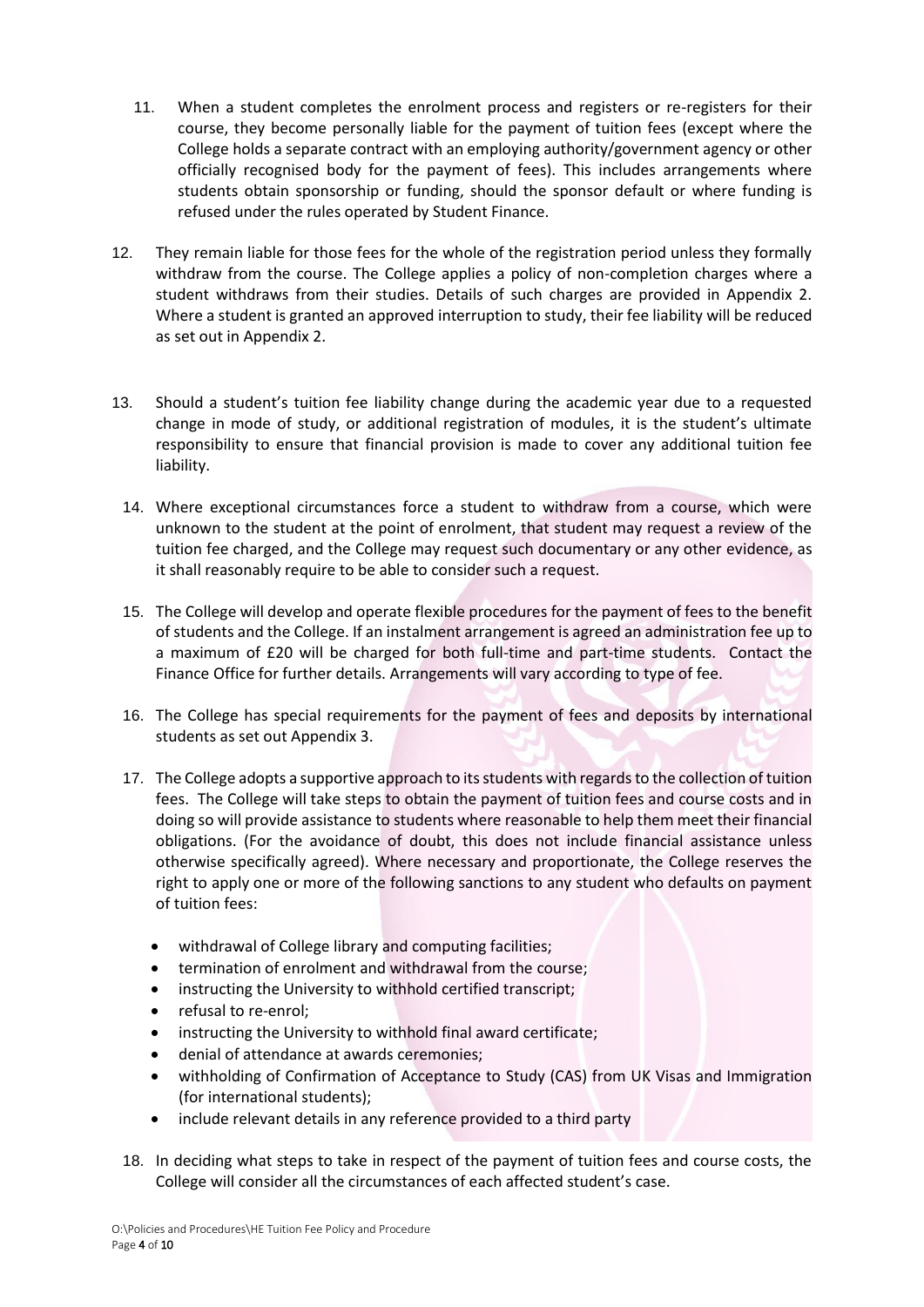- 19. In addition to those steps referred to in point 16 above, the College reserves the right to pursue and /or seek recovery of any outstanding tuition fees through the courts. The College also reserves the right to refer students' unpaid accounts to external debt collection agencies.
- 20. If a sponsor or third party fails to pay some or all of the tuition fee on behalf of a student, the student will become personally liable for payment of the outstanding amount on the date which it was due from their sponsor or the third party.



| Year of entry to<br>programme | <b>Mode of study</b>                          | <b>Award</b>                                      | Home / EU /<br>International        | <b>Myerscough</b><br><b>Tuition Fees 2021-</b><br>22 | Per yr/module |
|-------------------------------|-----------------------------------------------|---------------------------------------------------|-------------------------------------|------------------------------------------------------|---------------|
| New Students 2021-22 Entry    |                                               |                                                   |                                     |                                                      |               |
| 2021-22 entry                 | <b>Full Time</b>                              | Postgraduate<br><b>Taught awards</b>              | <b>UK</b> students                  | £7,100                                               | per year      |
| 2021-22 entry                 | <b>Full Time</b>                              | Postgraduate<br>Research awards                   | UK students                         | As UCLan                                             | per year      |
| 2021-22 entry                 | Full Time                                     | <b>Honours Degrees</b>                            | <b>UK</b> students                  | £9.250                                               | per year      |
| 2021-22 entry                 | Full Time                                     | Foundation<br><b>Degrees</b>                      | UK students                         | £9.250                                               | per year      |
| 2021-22 entry                 | Part Time (on-<br>campus)                     | Postgraduate<br><b>Taught awards</b>              | <b>UK students</b>                  | £785                                                 | per module    |
| 2021-22 entry                 | Part Time (on-line<br>or blended<br>learning) | Postgraduate<br><b>Taught awards</b>              | <b>UK</b> students                  | £785                                                 | per module    |
| 2021-22 entry                 | <b>Part Time</b>                              | Postgraduate<br>Research awards                   | <b>UK</b> students                  | As UCLan                                             | per year      |
| 2021-22 entry                 | Part Time (on-<br>campus)                     | All undergraduate<br>awards                       | <b>UK</b> students                  | £1.125                                               | per module    |
| 2021-22 entry                 | Part Time (on-line<br>or blended<br>learning) | All undergraduate<br>awards                       | <b>UK students</b>                  | £1.125                                               | per module    |
| 2021-22 entry                 | Part Time (on<br>campus)                      | <b>Initial Teacher</b><br><b>Training Courses</b> | <b>UK</b> students                  | £975                                                 | Per module    |
| 2021-22 entry                 | Full Time                                     | Undergraduate<br>Lab based                        | International students<br>(Inc. EU) | As UCLan                                             | per year      |
| 2021-22 entry                 | <b>Full Time</b>                              | Undergraduate<br>Non Lab based                    | International students<br>(Inc, EU) | As UCLan                                             | per year      |
| 2021-22 entry                 | Full Time                                     | Postgraduate Lab<br>based                         | International students<br>(Inc. EU) | As UCLan                                             | per year      |
| 2021-22 entry                 | Full Time                                     | Postgraduate<br>Non Lab based                     | International students<br>(Inc. EU) | As UCLan                                             | per year      |
| 2021-22 entry                 | Part Time (on-<br>campus)                     | All awards                                        | International students<br>(Inc. EU) | £1.250                                               | per module    |
| 2021-22 entry                 | Part Time (on-line<br>or blended<br>learning) | All awards                                        | International students<br>(Inc. EU) | £1,250                                               | per module    |

## 2021-22 Myerscough Associate School Higher Education Tuition Fees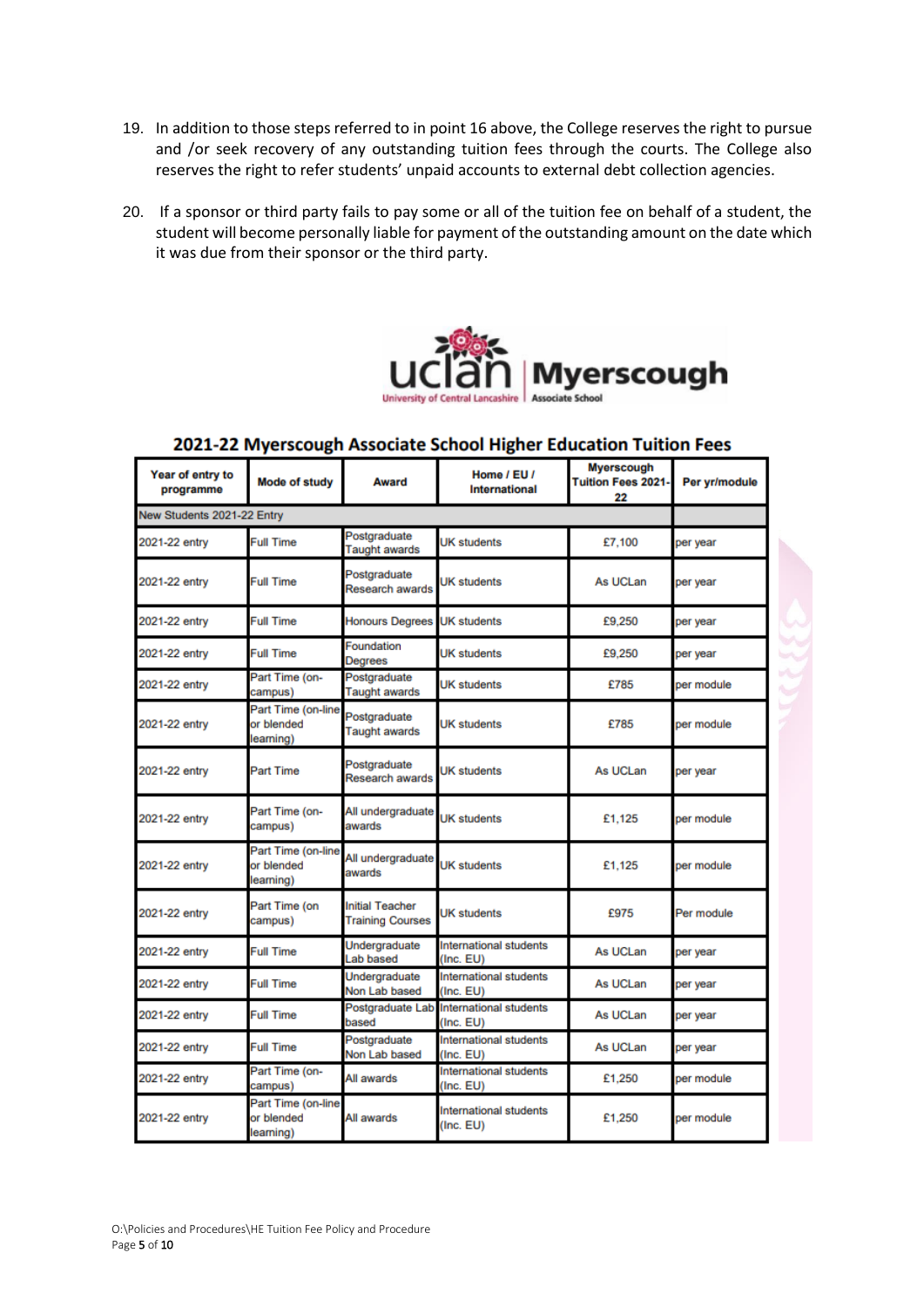## **All continuing student fees will remain at previous year rates.**

## **International Students Tuition Fee Payment Policy**

The deposit must be paid prior to the issue of an unconditional offer letter and CAS from UK Visas and Immigration.

The balance is due prior to the commencement of the course.

The College reserves the right to amend the Tuition Fees Policy at any time and to the extent, which it may from time to time decide.

## **Documents Associated with this Policy:**

- UCLAN Tuition Fees Policy
- UCLan APL: https://www.uclan.ac.uk/study/accreditation-of-prior-learning
- QAA UK Quality Code for Higher Education
- Withdrawal, Break in Learning and Transfer of FE, Apprentices and HE Students Policy and Procedure
- **Student Protection Plan**
- Recognition of Prior Learning Policy & Procedure

### **Appendices:**

- Appendix 1 Tuition Fee Reductions
- Appendix 2 Tuition Fee Liability for Withdrawal and Interruption of Studies
- Appendix 3 Tuition Fee Deposit Policy for International Applicants 2021-22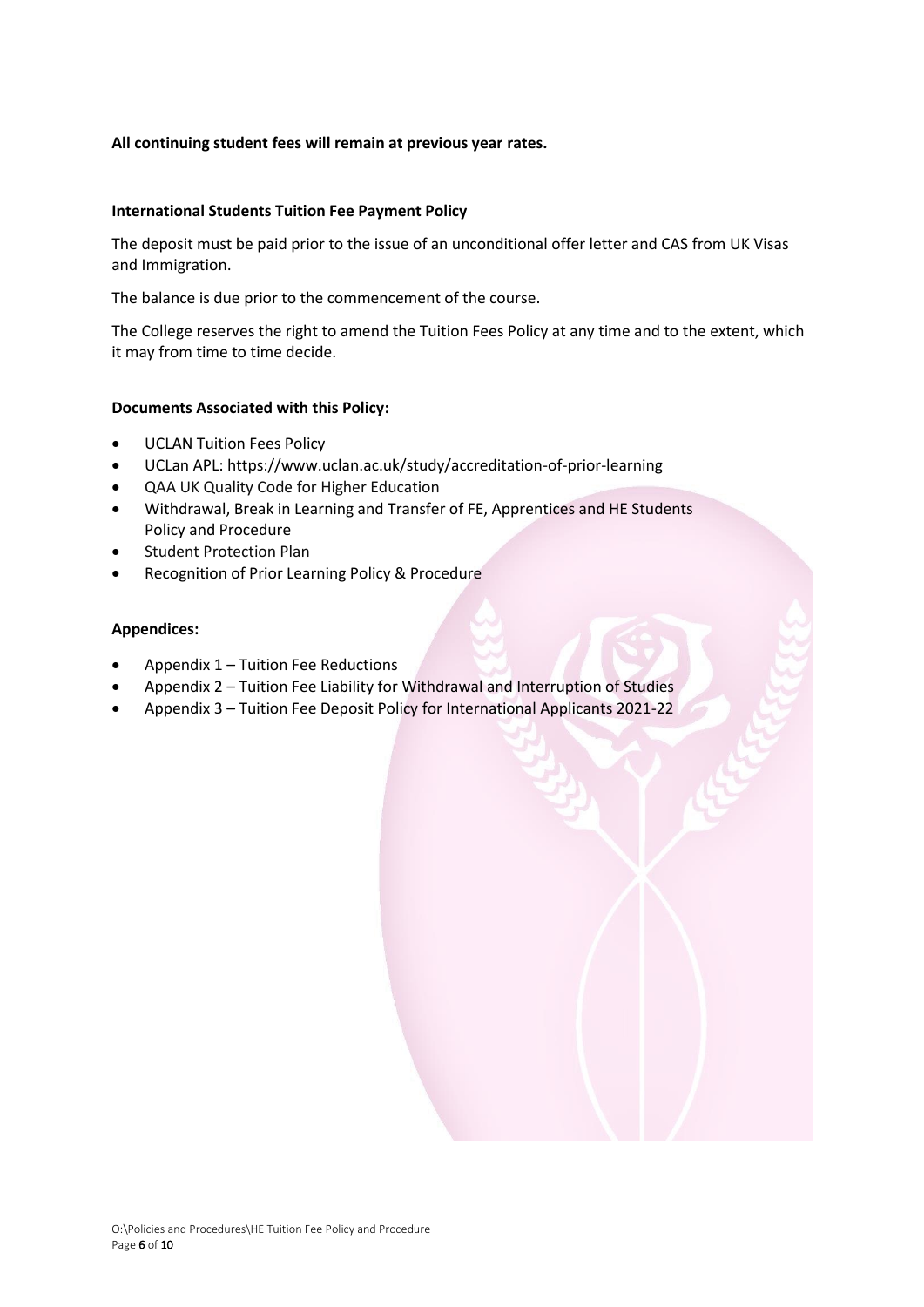## **Appendix 1**



## **Tuition Fee Reductions**

- 50% reduction of tuition fees is made for part-time students in receipt of a state retirement pension.
- 50% reduction of tuition fees is made to staff of the College, who are registered on a course which forms part of their personal and professional development plan and which is approved by their line manager and CPD.
- 20% discount is available to Home/EU residency UCLan award holders studying a postgraduate taught course or a postgraduate research degree (full or part time).
- Note 1: Only one of the reductions specified above may be granted to a student in any given academic year.
- Note 2: Students in receipt of any form of funding or support for full or part of their tuition fee are not normally entitled to discounted fees. For the purposes of clarity, this includes students who are in receipt of fee funding from a third party sponsor e.g. employer.
- Note 3: The College reserves the right to amend the amount of any reduction and/or the qualifying criteria at any time.
- Note 4: A part-time undergraduate student is defined as anyone undertaking up to and including 4.5 modules (90 credits) in a standard academic year for that course. Postgraduate students will be deemed to be part-time if the course the individual is following is running in part-time mode.
- Note 5: Reductions apply to tuition fees only. Any other fees including residential and facilities & resources fees must be met in full
- Note 6: For Cert Ed / PGCE students discounts will not apply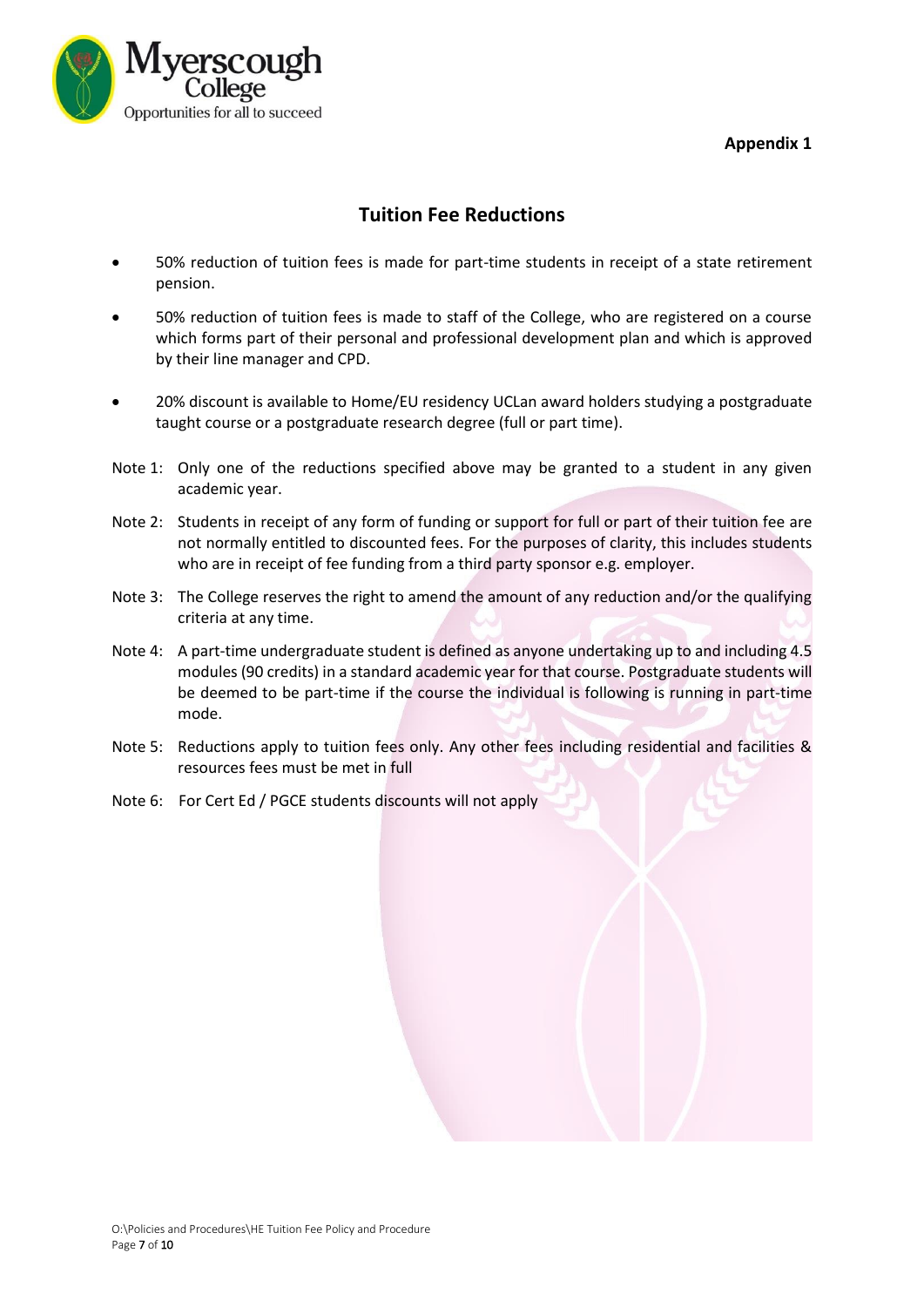

**Appendix 2**

## **Tuition Fee Liability for Withdrawal and Authorised Interruption of Studies**

When a student completes the enrolment process, they become liable for payment of tuition fees.

Students who decide to permanently withdraw from their course or who are granted an authorised interruption of studies must follow the formal process to withdraw or interrupt from studies in order to curtail their continued accrual of fee liability for the relevant registration period. Failure to do so will mean that the student continues to accrue fee liability.

The College operates the following policy with respect to non-completion charges when a student does not complete the academic session and withdraws permanently from the course or is granted an authorised interruption to studies:

## **i) Undergraduate and Postgraduate Taught Students**

Categories: all undergraduate students and postgraduate taught students:

Those students who withdraw or have an interruption to their studies will be charged a tuition fee based on their attendance on the course in accordance with the following scale:

Withdrawal/Interruption in term 1: 25% of the total annual tuition fee is charged

Withdrawal/Interruption in term 2: 50% of the total annual tuition fee is charged

Withdrawal/Interruption in term 3: 100% of the total annual tuition fee is charged

Where a student is granted an authorised interruption of studies, their fee liability will be reduced pro-rata. On resumption of studies, the tuition fee liability will re-commence.

## **ii) International Students**

Withdrawal/Interruption in any term: full fees due.

**All students remain liable for fees during any authorised interruption to study. Retrospective approvals of interruptions to study are not permitted. Should a student seek approval of a retrospective interruption to study, liability for the payment of fees accrued will be determined by the Deputy Principal Finance & Corporate Services**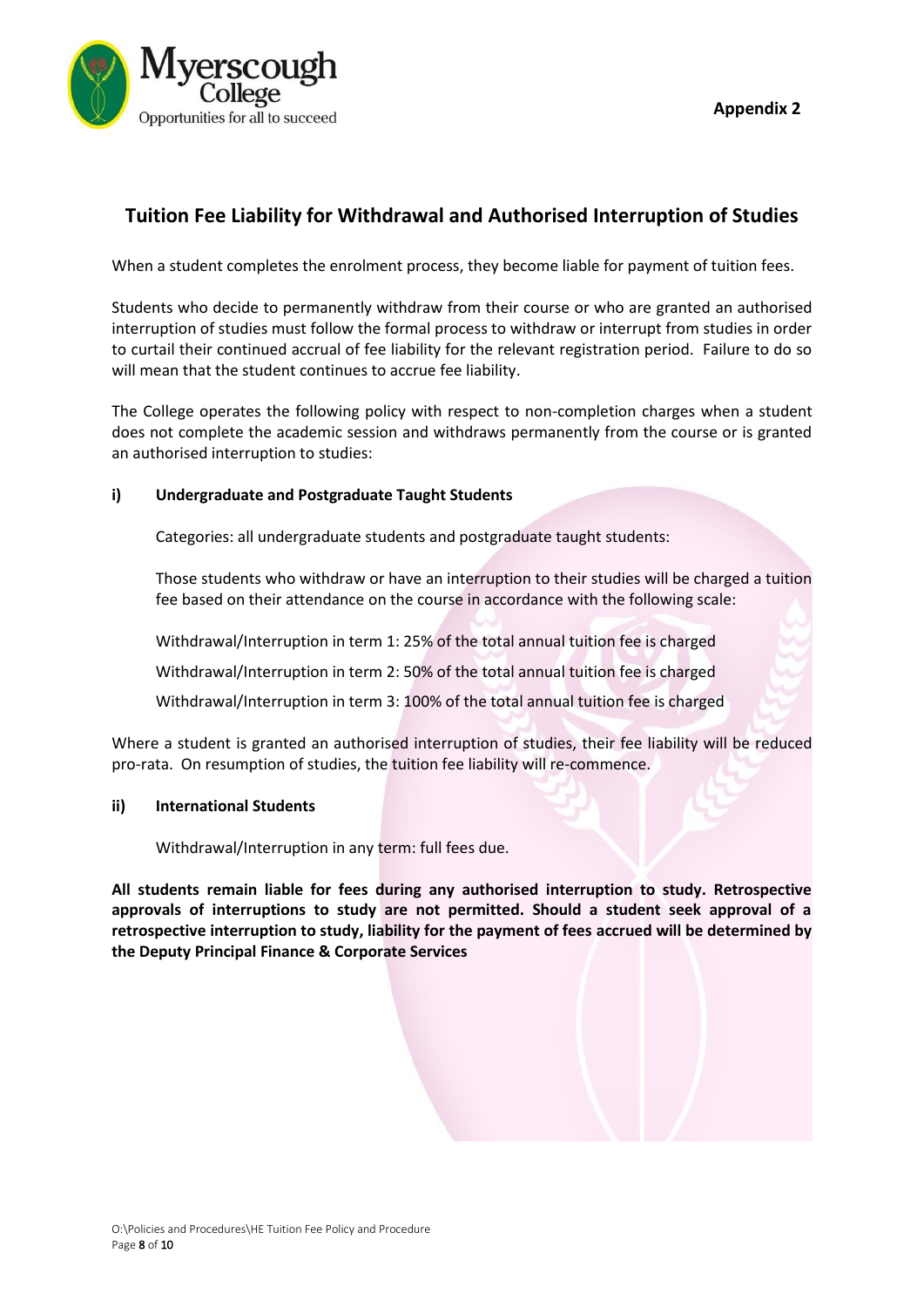**Appendix 3**



# **Tuition Fee Deposit Policy for International Applicants 2021/22**

The following policy applies to international applicants for entry to full‐time programmes in 2020/21. The following policy excludes sponsorship students where a formal sponsorship letter from an employer or embassy has been submitted to the College.

All new international students must pay a deposit of 50% of fees before an unconditional offer letter and UK Visa and Immigration Confirmation of Acceptance for Studies (CAS) from UK Visas and Immigration will be issued. The requirement for the payment of a deposit will be detailed on all conditional offer letters. Subject to statutory cancellation rights, the deposit will only be repayable in one or more of the following circumstances:

- i) the College's entry requirements are not met;
- ii) a visa is refused which causes the application to be withdrawn (evidence will need to be provided);
- iii) the College target number for international students across all courses has been met by the last date of enrolment for the academic year. Under these circumstances, an administrative fee of £100 will be retained by the College out of the deposit);
- iv) in exceptional circumstances, where evidence is reasonably provided.

The balance is due prior to the commencement of the course.